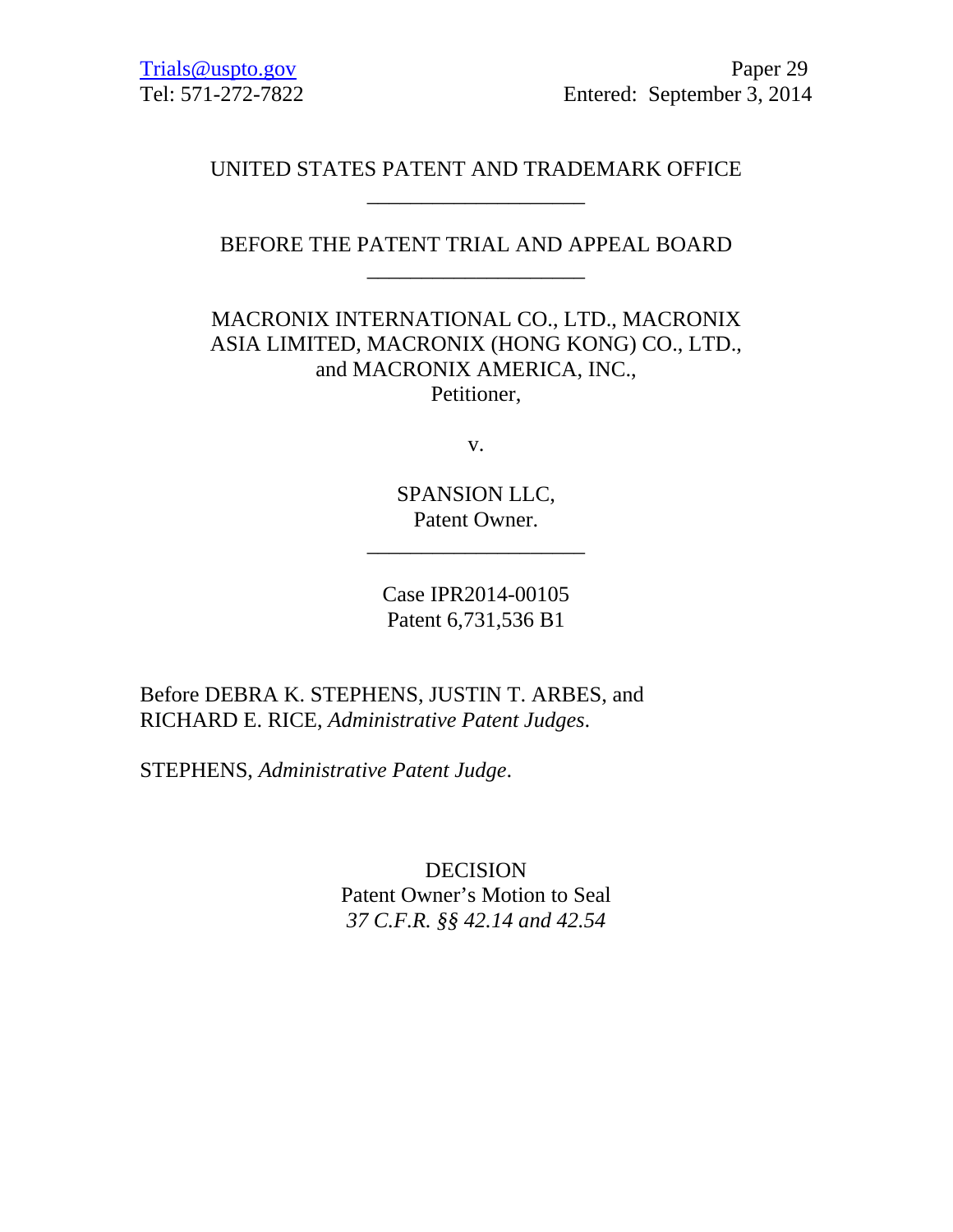$\overline{a}$ 

Spansion LLC ("Patent Owner") filed an unopposed motion to seal portions of Patent Owner's Response (Paper 24, unredacted; Paper 25, redacted), the Declaration of Sanjay Banerjee, Ph. D. (Ex. 2005), and Exhibits 2010-2021 (collectively, "Proposed Exhibits"). Paper 27. Patent Owner filed with the motion, a proposed protective order agreed to by the parties (Ex. 2007), a redline version (Ex. 2032) showing the changes between the parties' proposed protective order and the Board's default protective order, and an alternative proposed protective order (Ex. 2033) removing some of the changes from the original version.<sup>1</sup>

#### I. BACKGROUND

Patent Owner indicates in the co-pending ITC proceeding<sup>2</sup> between Patent Owner and Macronix International Co., Ltd., Macronix Asia Limited, Macronix (Hong Kong) Co., Ltd., and Macronix America, Inc. (collectively "Petitioner"), Petitioner produced twelve "Confidential" documents to Patent Owner under a Protective Order entered in the proceeding. Paper 27, 2; Ex. 2006. Petitioner agreed to produce portions of these documents labeled "Confidential Business Information" (the Proposed Exhibits) to Patent Owner in this *inter partes* review under an agreed-upon protective order (Ex. 2007). *Id.* Patent Owner cites to these Proposed Exhibits in

<sup>&</sup>lt;sup>1</sup> Patent Owner's original motion (Paper 26) was insufficient, as it did not explain how the parties' proposed protective order differs from the Board's default protective order. Patent Owner subsequently re-filed its motion (Paper 27).

<sup>2</sup> *In re Flash Memory Chips and Products Containing Same*, Inv. No. 337- TA-893, filed August 1, 2013, before the U.S. International Trade Commission ("ITC Proceeding").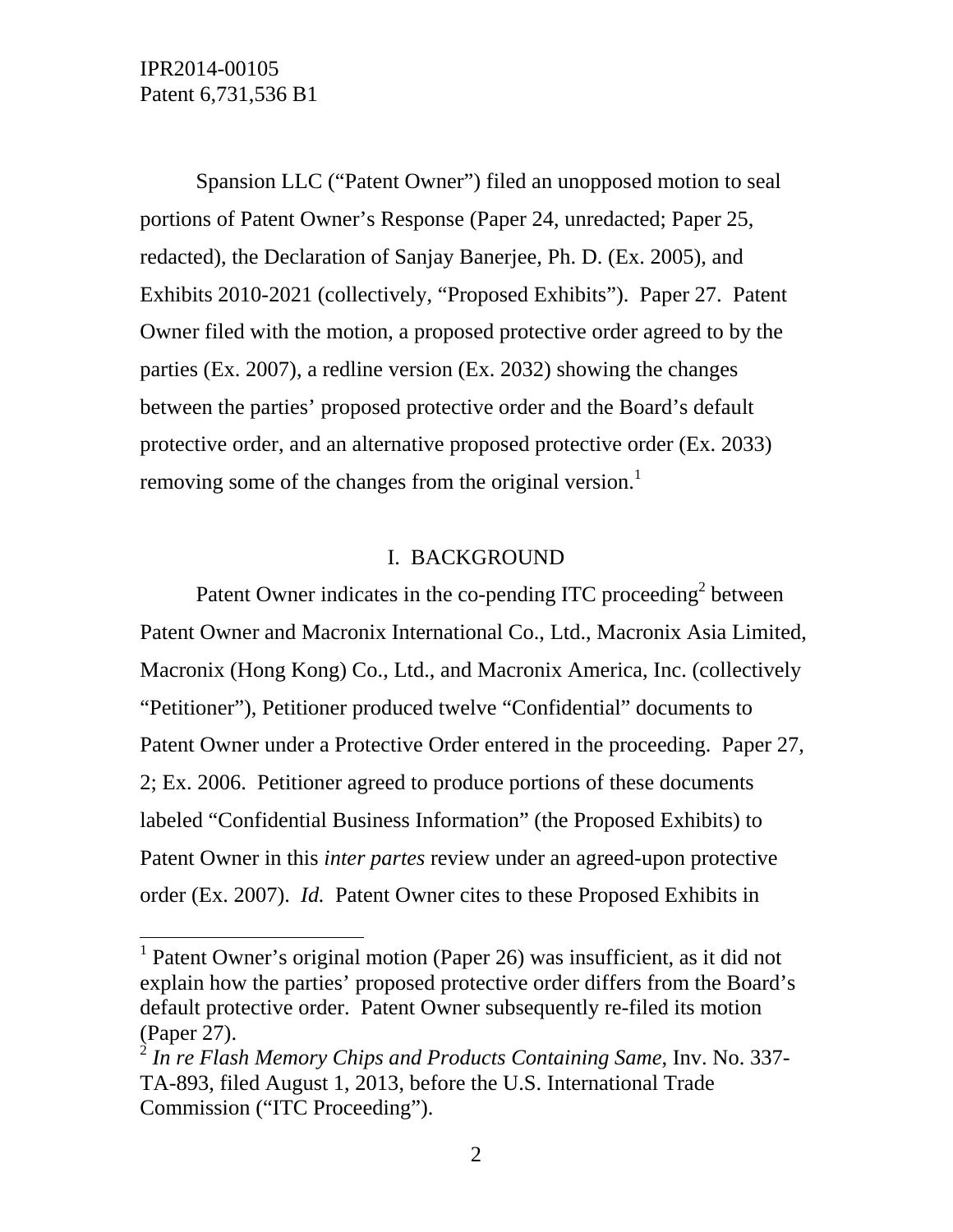Patent Owner's Response (Paper 9) and the Declaration of Sanjay Banerjee,

Ph.D. (Ex. 2005). *Id.* 

The Proposed Exhibits include:

| <b>Exhibit</b> | <b>Good Cause for Filing Under Seal</b>                          |
|----------------|------------------------------------------------------------------|
| 2010           | [MX89300003191] - Internal product proposal containing highly    |
|                | confidential and proprietary technical and business information. |
| 2011           | [MX89300004751] – Internal target specification containing       |
|                | highly confidential and proprietary technical information.       |
| 2012           | [MX89300010735] – Internal design report containing highly       |
|                | confidential and proprietary technical information.              |
| 2013           | [MX89300010962] – Internal design report containing highly       |
|                | confidential and proprietary technical information.              |
| 2014           | [MX89300285157] – Internal document containing highly            |
|                | confidential and proprietary technical information.              |
| 2015           | [MX89300286696] – Internal presentation containing highly        |
|                | confidential and proprietary technical information.              |
| 2016           | [MX89300291288] - Internal spreadsheet containing highly         |
|                | confidential and proprietary technical information.              |
| 2017           | $[MX89300345872]$ – Internal presentation containing highly      |
|                | confidential and proprietary technical information.              |
| 2018           | [MX89300345889] – Internal presentation containing highly        |
|                | confidential and proprietary technical information.              |
| 2019           | $[MX89300358571]$ – Internal presentation containing highly      |
|                | confidential and proprietary technical information.              |
| 2020           | [MX89300339814] – Internal document containing highly            |
|                | confidential and proprietary technical information.              |
| 2021           | [MX89300340482] – Internal document containing highly            |
|                | confidential and proprietary technical information.              |

Paper 27 at 4–5.

### II. DISCUSSION AND CONCLUSION

There is a strong public policy in favor of making information filed in an *inter partes* review open to the public, especially because the proceeding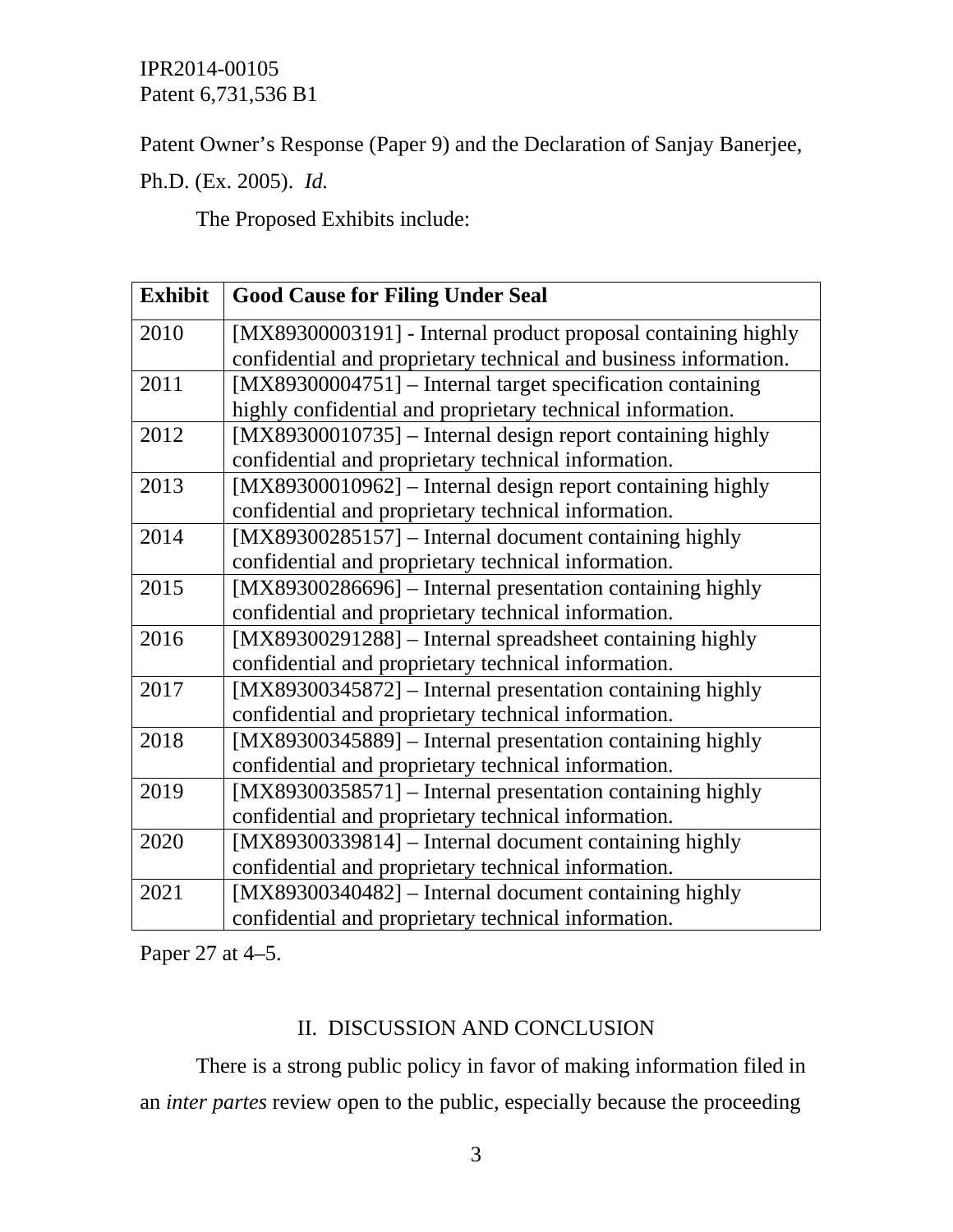. . . .

determines the patentability of claims in an issued patent and, therefore, affects the rights of the public. Under 35 U.S.C. § 316(a)(1) and 37 C.F.R. § 42.14, the default rule is that all papers filed in an *inter partes* review are open and available for access by the public; a party, however, may file a concurrent motion to seal and the information at issue is sealed pending the outcome of the motion. It is, however, only "confidential information" that is protected from disclosure. 35 U.S.C. § 316(a)(7). In that regard, the Office Patent Trial Practice Guide, 77 Fed. Reg. 48,756, 48,760 (Aug. 14, 2012) provides:

The rules aim to strike a balance between the public's interest in maintaining a complete and understandable file history and the parties' interest in protecting truly sensitive information.

*Confidential Information*: The rules identify confidential information in a manner consistent with Federal Rule of Civil Procedure  $26(c)(1)(G)$ , which provides for protective orders for trade secret or other confidential research, development, or commercial information. § 42.54.

The standard for granting a motion to seal is "for good cause." 37 C.F.R. § 42.54(a). Patent Owner, as movant, bears the burden of proof in showing entitlement to the requested relief (*see* 37 C.F.R. § 42.20(c)) – Patent Owner must explain why the information sought to be sealed constitutes confidential information.

Both Patent Owner and Petitioner are in agreement in requesting that the Proposed Exhibits and portions of the Patent Owner's Response and Declaration of Sanjay Banerjee which refer to information in the Proposed Exhibits be sealed. *See* Ex. 2006, 2007. Patent Owner restates Petitioner's position that the Proposed Exhibits are internal documents of Petitioner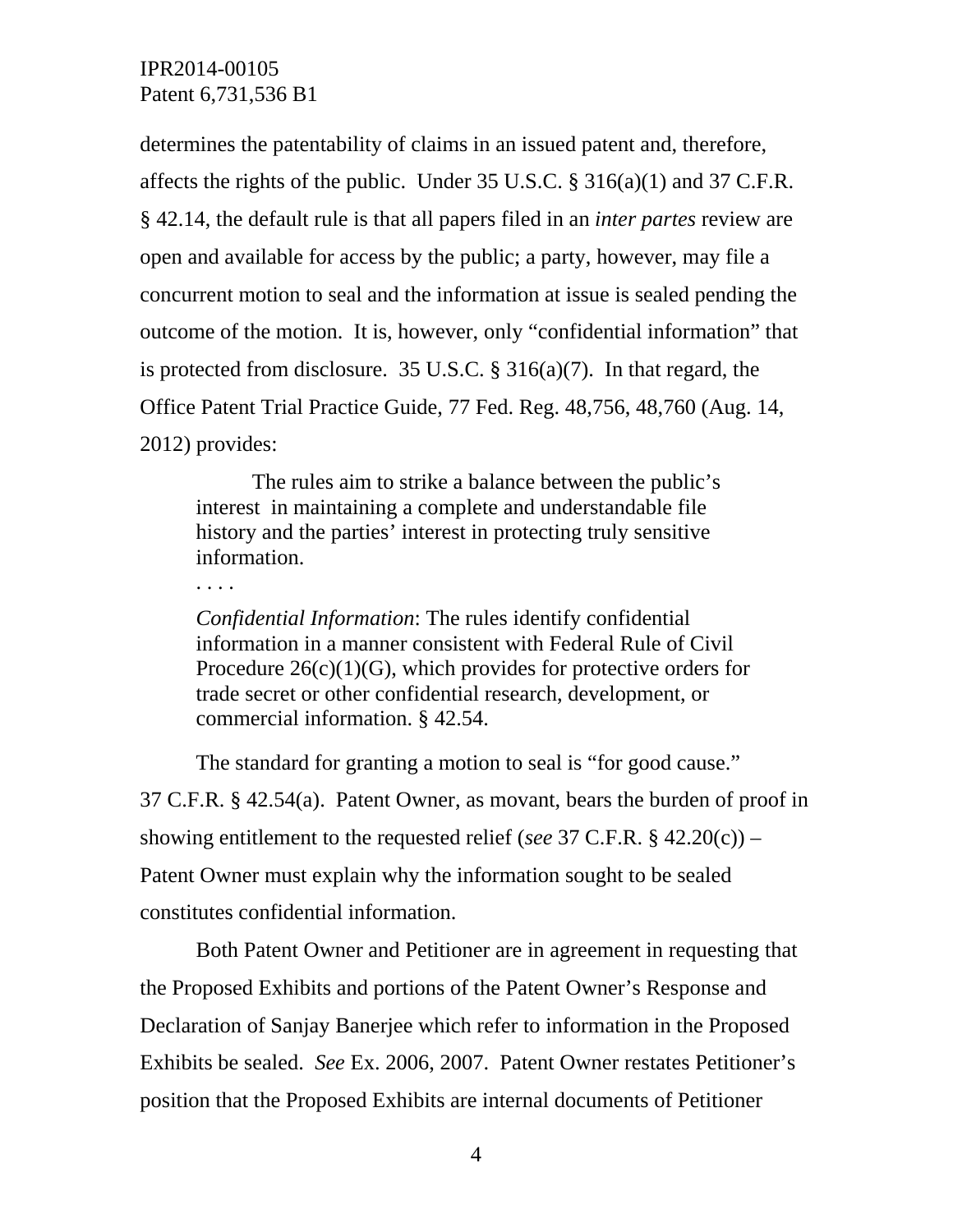containing highly confidential and proprietary technical information. Ex. 2007. We have reviewed the Proposed Exhibits and determine, at this juncture, based on the record before us, the documents contain confidential and proprietary technical information pertaining to Petitioner's business. We further determine each of Patent Owner's Response (Paper 25) and Declaration of Sanjay Banerjee, Ph.D. (Ex. 2005) is redacted in sections referring to specific confidential information from the Proposed Exhibits.

Accordingly, we are persuaded the materials sought to be sealed should continue to be treated as "PROTECTIVE ORDER MATERIAL."

With respect to the terms of the submitted Protective Order (Ex. 2007), we determine the following.

We are persuaded by the arguments in the Motion to Seal and determine that proposed changes1-4 and 6–8 to the Board's default protective order are acceptable under the circumstances. Paper 27, 6–8; *see also* Ex. 2032, 1–3 (illustrating the specific suggested changes).

With respect to requested changes 5, 10, and 11 (Paper 27, 7–8; Ex. 2032, 2, 4–5), as no reason for these changes has been given, we are not persuaded that the changes are necessary.

With respect to requested change 9, no justification is given aside from "for clarity purposes." Paper 27, 8; *see also* Ex. 2032, 4 (illustrating the requested change). We are not persuaded the change is necessary.

Lastly, with respect to change 12, Patent Owner has not proffered sufficient justification for making the change. Paper 27, 8; *see also* Ex. 2032, 5 (illustrating the proposed change). Instead, Patent Owner only has indicated Petitioner "*wishes* for the protective order to be subject to the jurisdiction of the Northern District of California, which is home to a

5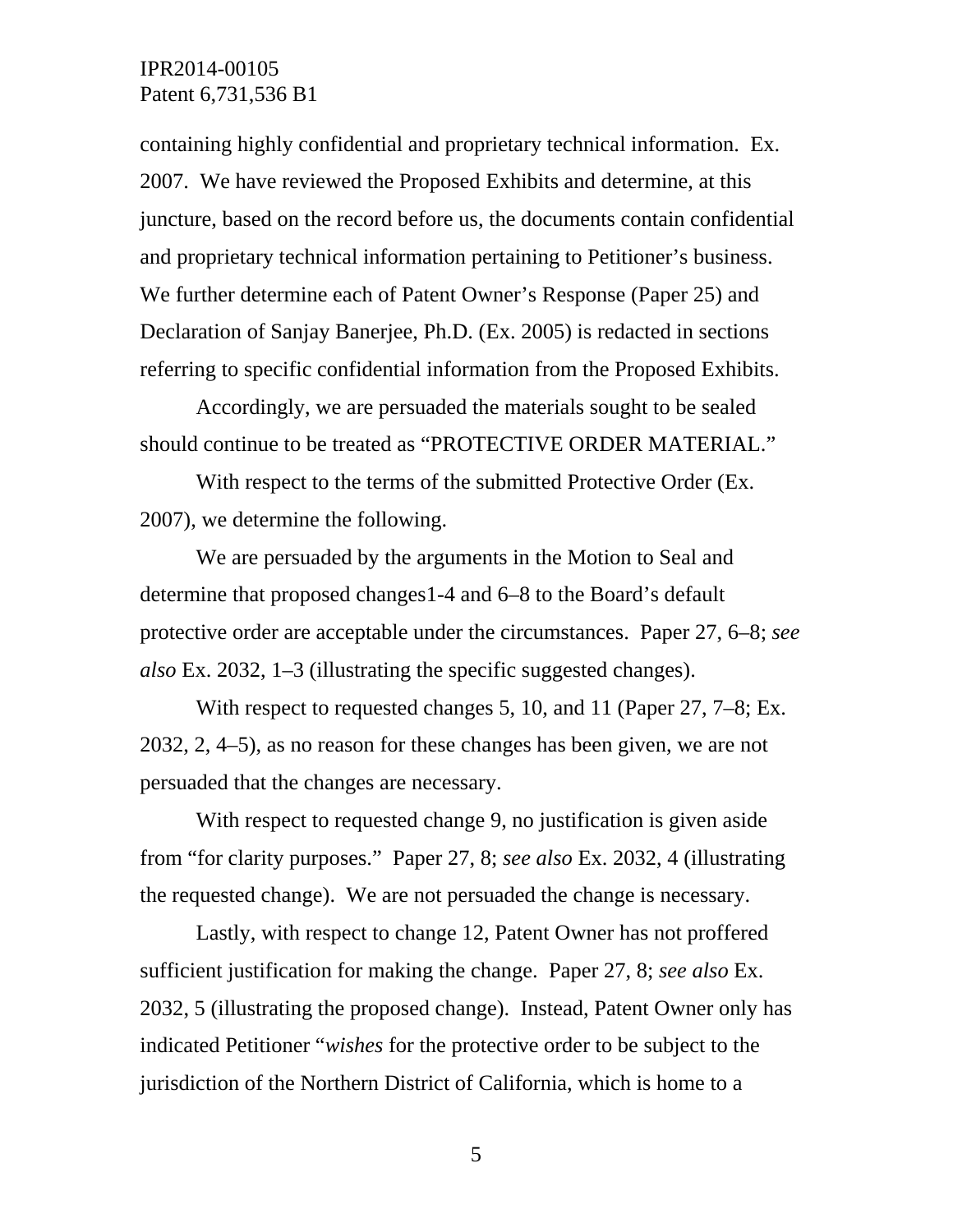pending action between the parties involving the same patent at issue in this IPR." *Id.* (emphasis added). We determine Patent Owner has not proffered sufficient justification for this change.

Therefore, we accept proposed changes 1-4 and 6-8 and deny changes 5 and 9-12.

**We conditionally grant the Motion to Seal contingent on the parties submitting a new, signed Protective Order, which is revised in accordance with our determination set forth above, within five (5) business days of the entry date of this Decision.** If the new Protective Order is not received within the five (5) business days, this grant will be revoked.

Furthermore, the Motion to Seal is conditionally granted for the duration of this proceeding. If the final written decision substantively relies on any information in a sealed document, the document will be unsealed by an Order of the Board. If no information of a sealed document is substantively relied on in the final written decision, the document may be expunged from the record by an Order of the Board.

#### III. ORDER

In consideration of the foregoing, it is hereby:

ORDERED that Patent Owner's original motion to seal (Paper 26) is *dismissed*;

FURTHER ORDERED that Patent Owner's re-filed motion to seal (Paper 27) is *granted*;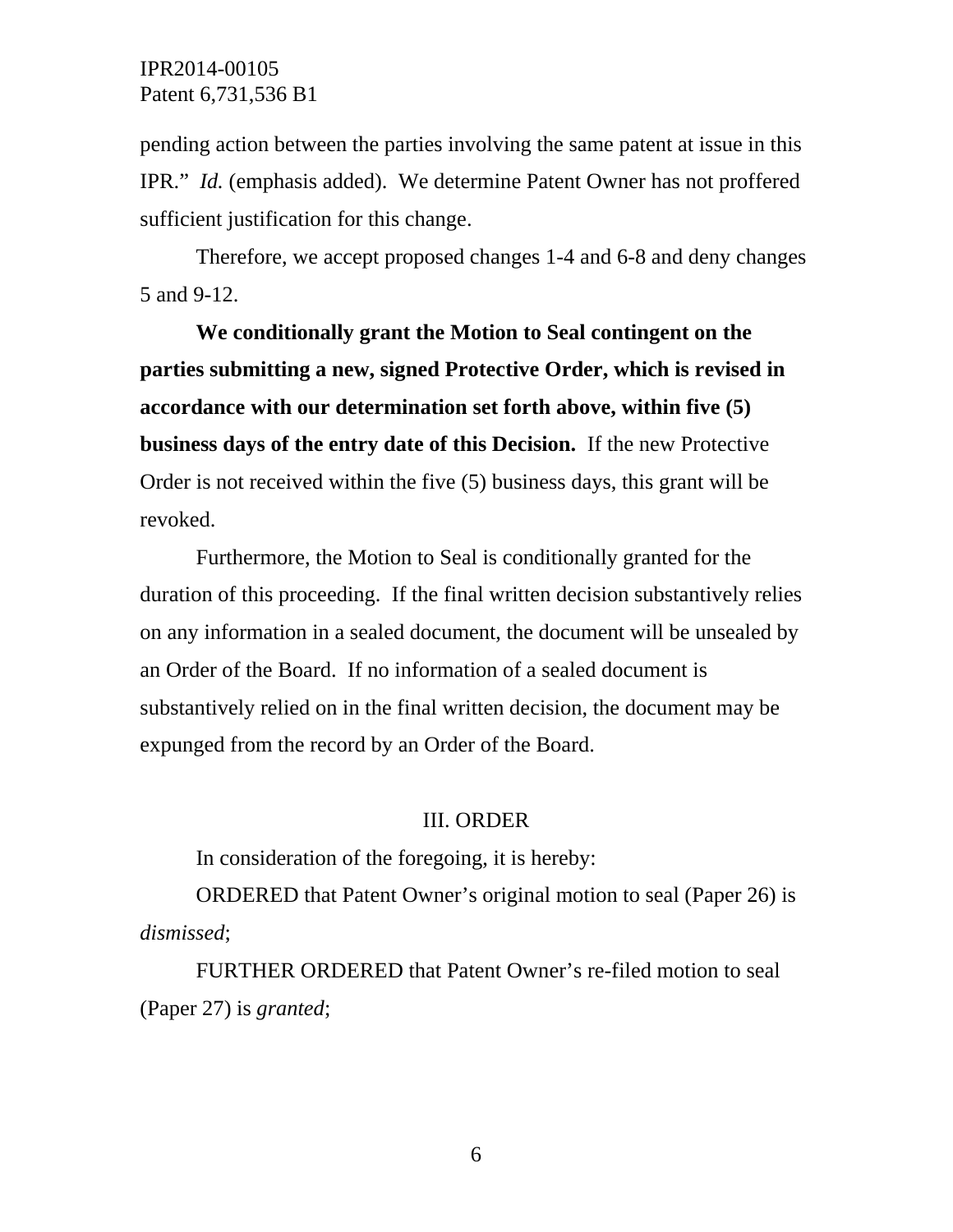FURTHER ORDERED that the parties may file a new Protective Order, consistent with this decision and signed by counsel for both parties, within five (5) business days of the entry date of this Decision;

FURTHER ORDERED that, if and when filed, the new Protective Order shall govern the treatment and filing of confidential information in this proceeding;

FURTHER ORDERED that the copies of Exhibits 2010-2021 shall remain under seal in their entirety; and

FURTHER ORDERED that the redacted copies of Patent Owner's Response (Paper 25) and Declaration of Sanjay Banerjee, Ph. D. (Ex. 2005) be entered.